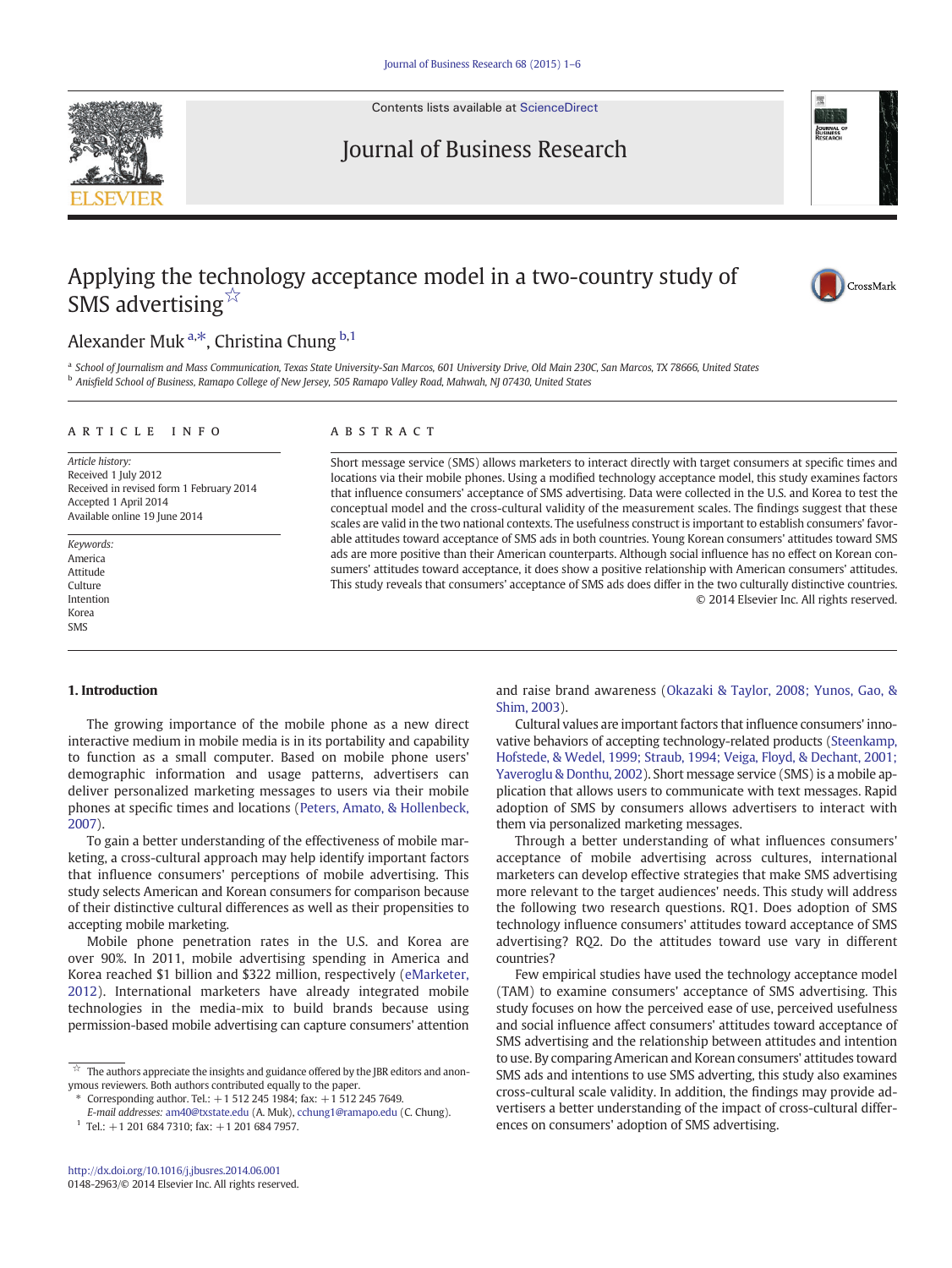#### 2. Conceptual framework and theoretical model

#### 2.1. Mobile advertising

Short message service (SMS) and wireless application protocol (WAP) are two commonly used mobile advertising platforms in Europe and America. WAP is a platform for multimedia message service (MMS). Fewer American consumers adopt WAP because of the high fees and poor connection speed [\(Cuneo, 2006\)](#page-5-0). In Asia, SMS is a widely adopted mobile phone application [\(Kim, Park, & Oh, 2008\)](#page-5-0) and it allows mobile phone users to send and respond to messages up to 160 characters. Seventy percent of American mobile advertising is sent via SMS [\(Bruno, 2006\)](#page-5-0) as an advertising call-in system. Consumers can participate in consumer promotional activities or request mobile coupons by texting the advertisers. In early 2009, ten million mobile coupons were redeemed via mobile devices ([Wortham, 2009](#page-5-0)). The American Wireless Advertising Association's guidelines require mobile advertisers to provide consumers with opt-in/out services for mobile ads. This permission-based model allows consumers to control when and where to receive SMS advertising via their mobile phones. However, prior research shows that most American consumers have no interest in receiving any kind of mobile marketing activities via their mobile devices ([Reedy, 2009](#page-5-0)).

#### 2.2. Technology acceptance model (TAM)

This study uses a modified technology acceptance model to examine consumers' intentions to use SMS advertising. The TAM derives from the theory of reasoned action (TRA), a behavioral model developed by [Ajzen and Fishbein \(1980\)](#page-5-0). Originally, TAM was developed to examine user's adoption behaviors of computer information systems in the workplace [\(Davis, 1989\)](#page-5-0) and then was extended to study new technology acceptance behavior in various technology-related research, including mobile marketing ([Gefen, Arahanna, & Straub, 2003; Hong & Tam,](#page-5-0) [2006; Kim et al., 2008; Zhang & Mao, 2008\)](#page-5-0). TAM postulates that users' adoption of information technology is determined by two technology-related attitudinal dimensions, namely, perceived usefulness (PU) and perceived ease of use (PEOU). According to [Davis](#page-5-0) [\(1989\)](#page-5-0), perceived usefulness and perceived ease of use would influence adopters' attitudes toward use which would in turn lead to intentions to adopt the technology. The central thesis of TAM is to predict an individual's behavioral intention. In addition to the original constructs proposed in TAM, social influence (SI) [\(Bagozzi, Wong, Abe, &](#page-5-0) [Bergami, 2000](#page-5-0)) is incorporated in the model to study the effects of opinions of others on attitudes toward acceptance.

#### 3. Hofstede's cultural dimensions

Consumers' adoption of an innovation is subscribed to the individual countries' cultural orientations. The societal norms and beliefs of a country would shape its people's perceptions, dispositions and behaviors ([Steenkamp et al., 1999](#page-5-0)). Culture is a set of established values and beliefs that is shared among people within the same nation. [Hofstede's](#page-5-0) [\(1997\)](#page-5-0) cultural dimensions – individualism, uncertainty avoidance, masculinity and power distance – remain as the basis for a significant proportion of cross-cultural consumer research [\(De Mooij, 2010;](#page-5-0) [Yaveroglu & Donthu, 2002](#page-5-0)). Past research reveals that people living in individualistic societies with a strong masculinity orientation are more innovative [\(Steenkamp et al., 1999\)](#page-5-0). As noted earlier, the U.S. and Korea are selected for this study because of their different cultural characteristics in individualism and masculinity. According to [Hofstede's](#page-5-0) [\(1997\)](#page-5-0) cultural scores, the U.S. ranks 1st in individualism and 15th in masculinity while Korea ranks 43rd in individualism and 41st in masculinity.

In individualistic societies, ties between people are loose because they are more independent in attitudes and behaviors. Individualists are motivated by self-interest and achievement of personal goals. Their decision-making process is internalized. In contrast, collectivists' behaviors are regulated by in-group norms that emphasize sharing, cooperation, and group harmony. Their decision process relies on external cues. In masculine societies, people tend to be more assertive, decisive, and ambitious [\(Hofstede, 1997](#page-5-0)).

#### 4. Perceived characteristics of using SMS advertising

In the technology acceptance model, perceived ease of use (PEOU) refers to the degree of required effort that is needed to take advantage of an application [\(Davis, 1989\)](#page-5-0). In this instance, a person expects the use of a technology will be free of effort. Compared to the standard computer keyboard, the small keypad on the mobile phone is not userfriendly. Sending and receiving text messages still require some mental effort [\(Dickinger & Kleijnen, 2008\)](#page-5-0). In this study, the skills of sending SMS form the basis of developing items that measure the PEOU construct.

Perceived usefulness (PU) is the extent to which users expect the application of technology in their jobs will improve their performance. [Lu,](#page-5-0) [Deng, and Wang \(2010\)](#page-5-0) found that PU is a significant factor that influences consumers to adopt SMS. However, PEOU does not affect SMS adoption ([Koufaris, 2002](#page-5-0)). In general, the utilitarian benefits of product attributes communicated via advertising are an important determinant of consumer response [\(Ducoffe, 1995\)](#page-5-0). The perceived benefits of opting in to SMS advertising include convenience, discount coupons, and participation in consumer promotions.

These benefits are advertising values that are perceived as general cognitive antecedents of attitude toward advertising ([Ducoffe, 1995](#page-5-0)). As the means-end-chain model ([Mowen & Minor, 2001\)](#page-5-0) suggests, the instrumental values of product attributes directly link with the terminal values of what consumers receive in using the products. In this instance, the utilitarian benefits of opting in to SMS ads provide a means to reach the desired end state of being rewarded. The utilitarian value that fits the construct definition of PU will be used to study its relationship with the attitude construct. An experimental study by [Lee and Hill](#page-5-0) [\(2013\)](#page-5-0) reveals that types of message influence utilitarian perception of mobile SMS. According to TAM, the belief variable perceived ease of use has a direct effect on attitude toward adoption as well as a mediated relationship through perceived usefulness.

#### 4.1. Adoption of SMS advertising

In consumer innovation diffusion, [Gatignon and Robertson \(1985\)](#page-5-0) suggest that heavy users with significant experience in similar product categories are more responsive to new ideas. In Korea, redeeming SMS coupons for goods is very popular among young consumers where they even forward SMS coupons to their friends as gifts ([Wortham,](#page-5-0) [2009\)](#page-5-0). Thus, young Korean consumers' attitudes toward acceptance of SMS advertising may be influenced by their disposition toward using SMS as a tool to respond to advertising, as well as their experience in using the medium.

According to [Sultan and Rohm \(2008\)](#page-5-0), factors that affect the effectiveness of mobile marketing include levels of mobile technology and penetration, regulatory constraints and levels of consumer acceptance in different cultural settings. Younger demographics higher in socioeconomic status are more responsive to SMS marketing [\(Trappey &](#page-5-0) [Woodside, 2005\)](#page-5-0). Adoption of innovation is faster in countries that have homogeneous national characteristics and highly concentrated populations ([Dekimpe, Parker, & Sarvary, 2000\)](#page-5-0). Korea represents a collectivist culture with a homogeneous population that is more group oriented, while the U. S. represents a more heterogeneous population with an individualistic orientation [\(Hofstede, 1997\)](#page-5-0). One important difference between individualism and collectivism is the decision making process. Societies that value strong individualism attach importance to one's individual achievement and personal autonomy, thereby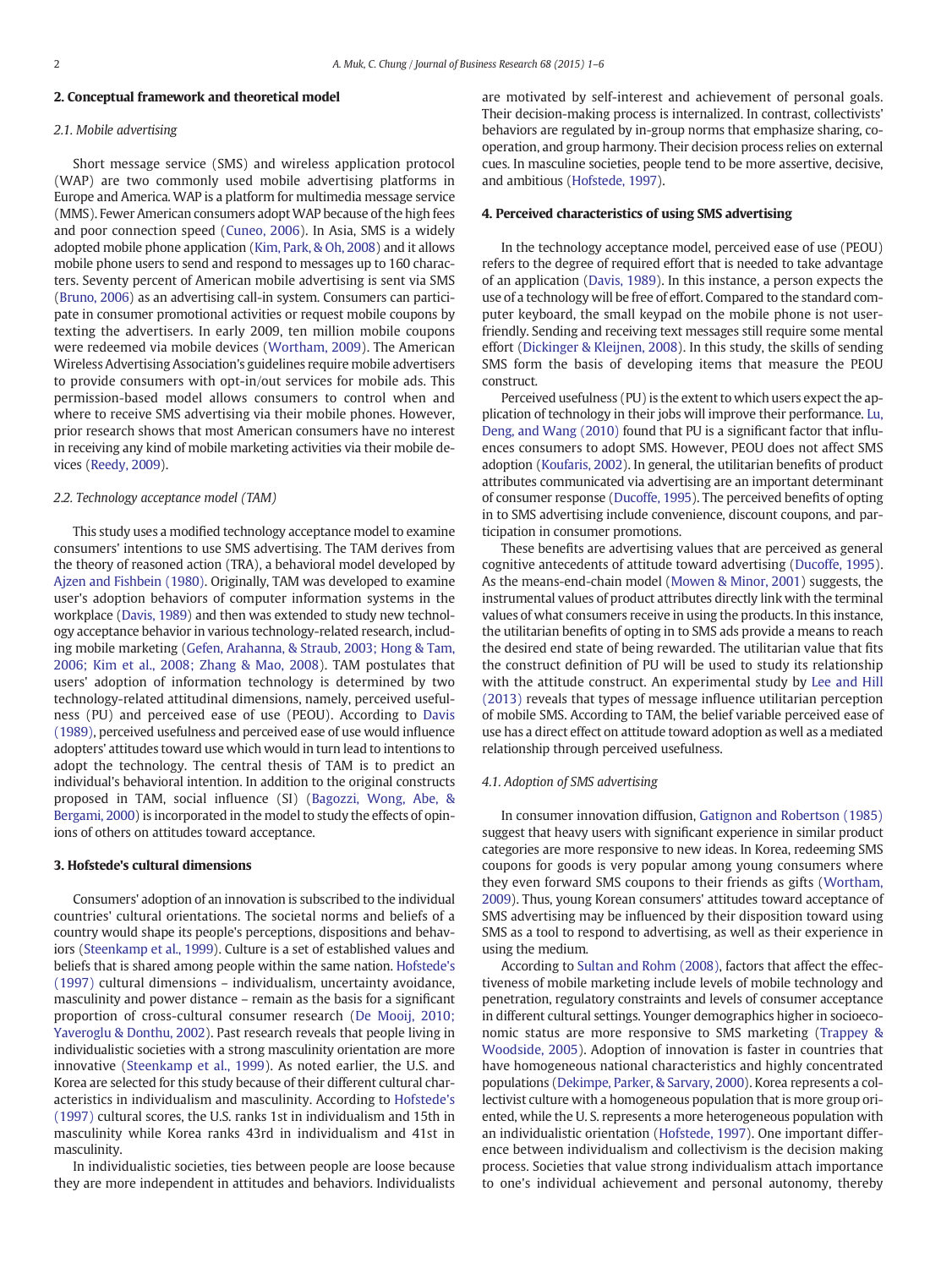promoting individual decision making over group consensus. Individualistic consumers with strong masculinity orientations are more assertive with their own behaviors. In contrast, people with collectivist behaviors rely more on external cues for making decisions and are more likely to accept opinions from peers or friends who interact frequently with them. Social influence reflects the perceived opinions of peers and friends ([Mathiseson, 1991](#page-5-0)). If peers see receiving SMS ads to be worthwhile and useful, friends are inclined to conform to peers' opinion, which should lead to a positive attitude toward accepting SMS ads. Prior research also suggests that there is a positive relationship between social influence (SI) and intention to use mobile services [\(Nysveen, Pedersen, & Thorbjornsen, 2005; Zhang & Mao, 2008\)](#page-5-0). Social influence is incorporated into the theoretical model to examine its relationship with attitudes toward acceptance.

Research shows that the intrusion of SMS ads creates privacy concerns for mobile phone users ([Grant & O'Donohoe, 2007](#page-5-0)). Establishing consumer trust is crucial because it influences several factors that are essential to the acceptance of SMS advertising including security and privacy. The permission-based model would alleviate the privacy concern because consumers would have control over their personal information while opting in to mobile advertising [\(Barwise & Strong,](#page-5-0) [2002\)](#page-5-0). The intention to use SMS advertising is thus based on how much control consumers have on receiving it. In individualistic societies, people hold firm to their right to privacy. In contrast, invasion of privacy is permissible in collectivist cultures [\(Hofstede, 1997](#page-5-0)). American consumers are more concerned about privacy issues than their Korean counterparts because Asian consumers do not place high values on privacy ([De Mooij, 2010\)](#page-5-0). Instead of using [Ajzen and](#page-5-0) [Fishbein's \(1980\)](#page-5-0) conventional survey question on intention, which usually asks intention to act within a period of time, this study measures intention with items based on a permission-based model ([Barwise &](#page-5-0) [Strong, 2002\)](#page-5-0). Based on the aforementioned discussion, a theoretical model is developed to examine the influence of culture on adoption of SMS advertising. See Fig. 1.

#### 5. Method

The survey instrument for this study is adapted from [Muk and](#page-5-0) [Babin's \(2006\)](#page-5-0) study and the items are modified to address the constructs — perceived ease of use, perceived usefulness, attitudes toward acceptance, social influence, and intentions to use. Items were rated using a seven-point Likert scale ranging from strongly disagree (1) to strongly agree (7). Some items were coded in reverse to limit response-bias.

This study administered a cross-national survey to measure young consumers' receptiveness toward SMS advertising. The questionnaire was originally written in English and a back translation process was utilized ([Brislin, 1986\)](#page-5-0) for the Korean version. All items that matched precisely were retained after minor discrepancies had been resolved. In this study, the substantive knowledge about the constructs under examination fulfilled the equivalent requirement for comparative research [\(Douglas & Craig, 1983\)](#page-5-0). Sample equivalence enhances the validity and reliability of measurement as well as controlling the exogenous variables that might confound the research results ([Douglas & Craig,](#page-5-0) [1983; Straub, 1994](#page-5-0)). Data were collected from college students in the U.S. and Korea using the convenience sampling technique. The sample frames are appropriate since college students in both countries are heavy users of mobile phone technology and they embrace SMS [\(Barnes, 2002\)](#page-5-0). College age demographics have become a popular subject in mobile diffusion research [\(Castells, Fernandez-Ardevol, Qiu,](#page-5-0) [& Sey, 2004](#page-5-0)).

The survey was administered in a classroom setting. A screening question asking respondents to name an advertiser from which they had requested promotional materials is included. The purpose of the screening question is to ensure that respondents have prior experiences with interactive advertising. All data collected were useable with no missing responses. Samples consist of 171 American university students and 131 Korean university students for a total of 302 respondents with 158 females and 144 males. Most respondents were between 18 and 24 years of age.

### 6. Findings

#### 6.1. Overall measurement results

Cronbach's Alpha evaluates internal consistency. All measures demonstrate reliability with alpha values of .78 and greater. A Confirmatory Factor Analysis (CFA) was conducted to test the overall validity of the measurement theory. The CFA results show a good model fit for a 19-item model, with  $\chi^2 = 234.3$ ,  $df = 142$ ,  $p < .00$ ; Comparative Fit Index (CFI) = .98; Root Mean Square Error of Approximation  $(RMSEA) = .05$ ; Normed Fit Index (NFI) = .94; and the Tucker-Lewis Index  $(TLI) = .97$ .

Further, construct validity is suggested based on the factor loading estimates, construct reliabilities, variance extracted percentages and inter-construct correlations [\(Hair, Black, Babin, Anderson, & Tatham,](#page-5-0) [2006\)](#page-5-0). All loading estimates are significant ( $p < .00$ ) with the lowest being .61 and the highest being .95. The variance extracted estimates are .51, .60, .59, .84, and .75 for perceived ease of use, perceived usefulness, attitudes toward acceptance, social influence, and intentions to use, respectively. The construct reliability estimates are adequate, ranging from .81 to .95. Thus, the results support the construct validity of the measurement model ([Hair et al., 2006\)](#page-5-0). See [Table 1.](#page-3-0)

#### 6.2. Two-group measurement model

Prior to any comparison of the relationships between the variables of the proposed model, metric invariance between American and Korean responses is examined. In the measurement weights model, the measurement weights are constrained to be equal. The measurement intercepts are constrained to be equal in the third model; structural covariance is constrained in the fourth model; and the measurement residuals are constrained in the fifth model. All five models could be fitted to the data. When the two groups are fitted separately, there is no equality constraints imposed. Overall, the unconstrained or



Fig. 1. The proposed model of attitude toward acceptance of SMS ads.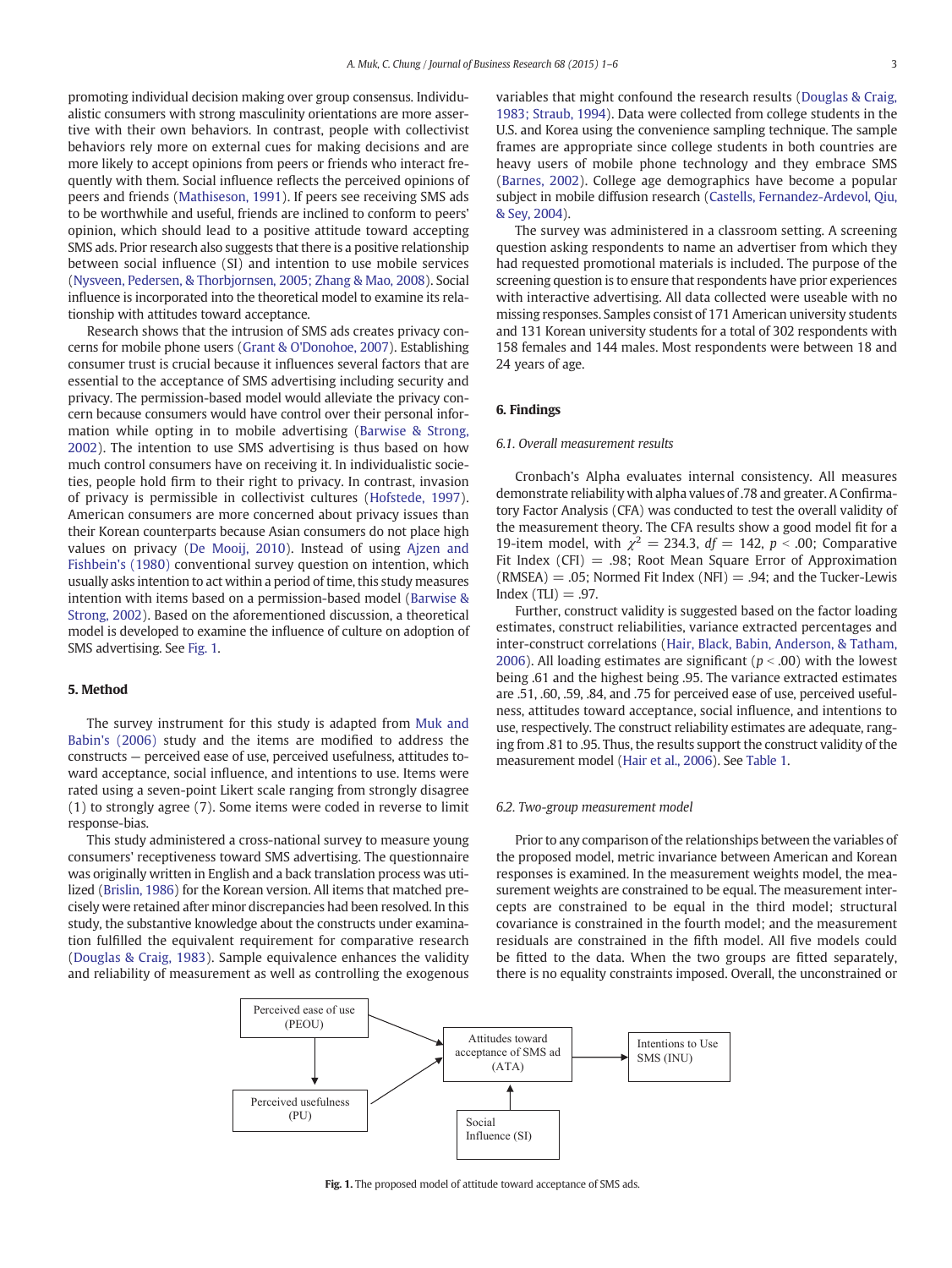<span id="page-3-0"></span>Table 1 Standardized factor loading estimates.

|                       |                                                                                                    | <b>PEOU</b> | PU   | <b>ATA</b> | SI   | INU  |
|-----------------------|----------------------------------------------------------------------------------------------------|-------------|------|------------|------|------|
| PEOU1                 | With regard to easiness, I believe opting in to SMS ads via cell phone is very easy.               | .79         |      |            |      |      |
| PEOU <sub>2</sub>     | With regard to mental effort, I believe opting in to SMS ads via cell phone is very effortless.    | .79         |      |            |      |      |
| PEOU3                 | The task of sending text messages via cell phone is very simple.                                   | .61         |      |            |      |      |
| PEOU4                 | The task of interacting with text ads via cell phone is very simple.                               | .65         |      |            |      |      |
| PU1                   | Using a cell phone to opt in to an SMS discount code would save me money.                          |             | .85  |            |      |      |
| PU <sub>2</sub>       | Using a cell phone to opt in to a location-based ad alerts would make my shopping easier.          |             | .83  |            |      |      |
| PU <sub>3</sub>       | Using a cell phone to opt in to SMS ads would make me a smart consumer.                            |             | .76  |            |      |      |
| PU <sub>4</sub>       | Participating in SMS promotional activities via cell phone would allow me to gain economic reward. |             | .68  |            |      |      |
| ATA1                  | All things considered, opting in to SMS ads via my cell phone would be very beneficial.            |             |      | .67        |      |      |
| ATA <sub>2</sub>      | I intend to opt in to SMS ads via my cell phone.                                                   |             |      | .67        |      |      |
| ATA3                  | All things considered, opting-in to SMS ads via my cell phone would be very good.                  |             |      | .93        |      |      |
| SI <sub>1</sub>       | Most people who are important to me think I should opt in to SMS ads via my cell phone.            |             |      |            | .92  |      |
| SI <sub>2</sub>       | My close friends think I should opt in to SMS ads via my cell phone.                               |             |      |            | .95  |      |
| SI3                   | Most members of my family think I should opt in to SMS ads via cell phone.                         |             |      |            | .88  |      |
| SI4                   | My peers think I should opt in to SMS ads via cell phone.                                          |             |      |            | .91  |      |
| INU1                  | If the opting-out mechanism is easy, I would use SMS ads.                                          |             |      |            |      | .92  |
| INU <sub>2</sub>      | If mobile advertisers would offer privacy protection, I would use SMS ads.                         |             |      |            |      | .87  |
| INU3                  | As long as I could opt out easily, I would use SMS ads.                                            |             |      |            |      | .82  |
| INU4                  | If signing up with mobile advertisers is easy, I would use SMS ads.                                |             |      |            |      | .86  |
| Variance extracted    |                                                                                                    | 0.51        | 0.60 | 0.59       | 0.84 | 0.75 |
| Construct reliability |                                                                                                    | 0.81        | 0.86 | 0.81       | 0.95 | 0.92 |

PEOU (perceived ease of use), PU (perceived usefulness), ATA (attitude toward acceptance), SI (social influence), INU (intention to use).

"totally free" (TF) model fits reasonably well, with  $\chi^2 = 441.15$ ,  $df =$ 284,  $p = .000$ ; CFI = .96; RMSEA = .04; PNFI = 0.67.

Constraining the measurement weights to be equal between groups, the model fit with  $\chi^2 = 468.77$ ,  $df = 298$ , CFI = .95; RMSEA = .04; PNFI = 0.69. The change in  $\chi^2$  by adding these constraints is 27.62 with 14 $^{\circ}$  of freedom ( $p = .016$ ). The lack of fit is isolated to no more than a single covariance per construct meaning that partial metric invariance is established providing that ability to compare relationships between constructs. Further, the PNFI is higher for this model than the TF model. The added constraints do not significantly change the model fit ( $p < .01$ ) from the TF model ( $p < .001$ ). Adding the structural covariance does not result in a significant change in model fit from the measurement intercepts constraint model ( $p < .001$ ). Thus, the results at least satisfy the conditions for partial metric invariance allowing valid comparisons of relationships between the US and Korea samples ([Lopez, Babin, & Chung,](#page-5-0) [2009\)](#page-5-0). Next, the extent to which the construct covariance coefficients vary between samples is examined by comparing the factor loading equivalence model to a model constraining them to be equal between groups. The results indicate the model fit with  $\chi^2 = 747.47$ ,  $df = 332$ , CFI = .89; RMSEA = .07. The change in  $\chi^2$  by adding this constraint is 306.29 with 48 $^{\circ}$  of freedom ( $p < .001$ ). The result is significant and suggests that the relationships observed in the U.S. sample are different than the relationships observed in the Korean sample. Table 2 shows the nested model comparisons results.

#### 6.3. Two-group structural model

In structural equation modeling, the invariance of parameters across groups is tested by placing constraints on particular parameters [\(Bryne,](#page-5-0) [2010](#page-5-0)). First, an overall structural model fit for the two groups is

| Table 2                        |  |
|--------------------------------|--|
| Comparative model fit results. |  |

|              | Overall | <b>USA</b> | Korea  | 2-Groups | 2-Groups  | 2-Groups  |           |
|--------------|---------|------------|--------|----------|-----------|-----------|-----------|
|              | Sample  | Sample     | Sample | TF       | $IX = IN$ | $PH = IN$ | $TX = IN$ |
| $\chi^2$     | 234.29  | 218.86     | 222.23 | 441.15   | 468.77    | 747.44    | 640.19    |
| df           | 142     | 142        | 142    | 284      | 298       | 332       | 317       |
| <b>CFI</b>   | 0.98    | 0.96       | 0.95   | 0.96     | 0.95      | 0.89      | 0.91      |
| <b>RMSEA</b> | 0.05    | 0.06       | 0.07   | 0.04     | 0.04      | 0.07      | 0.06      |
| <b>PNFI</b>  | na      | na         | na     | 0.67     | 0.69      | 0.71      | 0.70      |

estimated without any constraints imposed. In this, as in subsequent analyses, the factor loadings, factor variance covariance matrices and the unique variances are allowed to be freely estimated across the two groups. Structural equation modeling (SEM) is conducted to examine the overall theoretical model specification. The one group model provides a satisfactory fit of data with  $\chi^2 = 327.48$ ,  $df = 147$ ,  $p = .000$ ;  $CFI = .95$ ; RMSEA =  $.06$ ; TLI =  $.94$ . See [Fig. 2](#page-4-0).

Next, the procedures turn to a test of moderation using the country classification variable. The structural invariance model is assessed by constraining all structural coefficients to be equal in both groups. Overall fit measures of the "totally free" model indicate that the model is consistent with the data ( $\chi^2 = 572.70$ ,  $df = 294$ ,  $p = .000$ ; CFI = .92;  $RMSEA = .06$ ; TLI = .90). A structural model to be invariant across the samples indicates  $\chi^2 = 601.15$ ,  $df = 308$ ,  $p = .000$ ; CFI = .92; RMSEA  $= .06$ ; TLI  $= .90$ . The chi-square difference 28.25 is statistically significant suggesting that the constraints of invariance on the structural parameters are unwarranted. Thus, the result presents evidence of moderation.

The SEM structural paths show that the constructs are positively related in both samples. The perceived usefulness — attitudes toward acceptance relationship is significantly stronger in the Korean sample  $(β = .71, t = 5.7)$  relative to the U.S. sample  $(β = .38, t = 3.7)$ , while the attitudes toward acceptance — intentions to use relationship is slightly stronger in the U.S. ( $\beta = .65$ , t = 6.3) sample than in the Korean sample ( $\beta = .60$ , t = 5.7). There is no significant relationship between perceived ease of use — attitudes toward acceptance in both samples. The standardized path coefficients indicate that perceived ease of use is positively related to perceived usefulness ( $\beta = .43$ , t = 4.6) as well as social influence positive relationship with attitudes toward acceptance ( $\beta = 0.38$ , t = 4.4) in the U.S. sample. However, the relationship between social influence and attitudes toward acceptance and the relationship between perceived ease of use and perceived usefulness are not detected in the Korean sample. See [Table 3.](#page-4-0) These results indicate that social influence in not a significant factor in measuring Koreans' attitudes toward adoption of SMS advertising.

T-tests are conducted to examine any differences in attitudes between American and Korean consumers. The results of ttests indicate that significant differences of perceived usefulness  $(t (300) = 4.78, p < .01)$  and attitudes toward acceptance (t (300) = 3.84,  $p < .01$ ) between Americans and Koreans. In addition to the research results, 61% of the U.S. respondents did not send any text messages in the last three days, whereas, only 3.8% of the Korean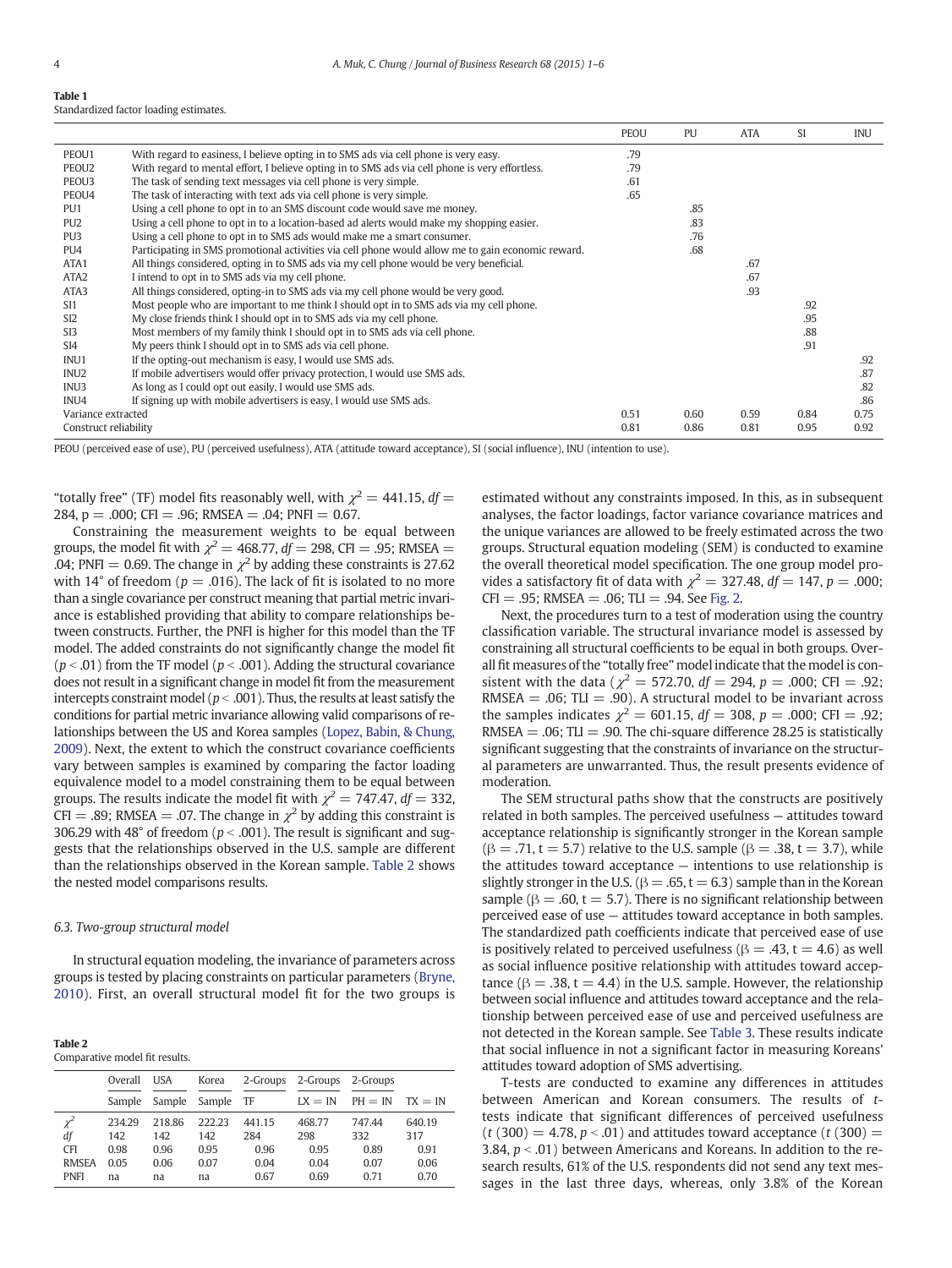<span id="page-4-0"></span>

Fig. 2. The overall model of standardized coefficients.

respondents did not engage in such activity. Korean respondents embrace SMS technology more than their American counterparts.

#### 7. Discussion and conclusion

The findings provide initial evidence to answer the two research questions. Acceptance of SMS technology and a nation's culture do influence young consumers' attitudes toward opting-in to SMS advertising. Overall, the results show that perceived ease of use is significantly related to perceived usefulness and positive attitude toward SMS ads is significantly related to perceived usefulness and social influence. In addition, attitude toward SMS ads is positively related to intention to use SMS ads.

Another important finding of this study is that Korean respondents' attitudes toward acceptance significantly differ from those of the U. S. respondents. For Korean consumers, perceived usefulness is the only key factor that influences their attitudes toward accepting SMS ads. Social influence and perceived ease of use have no effect on Koreans. However, social influence directly affects Americans' attitudes toward acceptance of SMS advertising and perceived usefulness mediates the effect of the perceived ease of use relationship on Americans' attitudes. These interesting relationships should be investigated further. The perceived usefulness, perceived ease of use and attitudes toward acceptance mean scores of the Korean sample are higher than those of their American counterparts. The results imply that young Koreans' perceptions toward the new ad medium seem more positive than their American counterparts. This tendency may ascribe to the intensity of SMS marketing implemented by Korean advertisers in recent years [\(Wortham, 2009\)](#page-5-0).

However, the relationship between attitudes toward acceptance and intention to use shows no significant difference among the two samples. The convergence hypothesis of modernization is a plausible explanation for this outcome ([Segall, Dasen, Berry, & Poortinga, 1990](#page-5-0)). Korea, a modern economy, has converged on some common ground in youth values, more so than the modern Western values. In most cultures, individuals may exhibit both idiocentric (individualist) and allocentric (collectivist) behaviors depending on their personalities [\(Gregory, Munch, &](#page-5-0) [Peterson, 2002\)](#page-5-0). As [De Mooij \(2010\)](#page-5-0) points out, affluence and the influence of Western media may shift a country's culture from collectivism to individualism. In recent times, the effects of economic growth and

Table 3 Comparisons of standardized coefficients and t-values between constructs.

|                                                                                                                             |                                 | Standardized coefficients                            | t-Values                        |                                              |                                      |                                      |
|-----------------------------------------------------------------------------------------------------------------------------|---------------------------------|------------------------------------------------------|---------------------------------|----------------------------------------------|--------------------------------------|--------------------------------------|
|                                                                                                                             | <b>USA</b>                      |                                                      | Korea                           |                                              | USA                                  | Korea                                |
| $PI \leftarrow PEOU$<br>$ATA \leftarrow PFOII$<br>$ATA \leftarrow \text{PI}$<br>$ATA \leftarrow SI$<br>$INU \leftarrow ATA$ | .43<br>.15<br>.38<br>.38<br>.65 | p < .001<br>n.s.<br>p < .001<br>p < .001<br>p < .001 | .16<br>.13<br>.71<br>.14<br>.60 | n.s.<br>n.s.<br>p < .001<br>n.s.<br>p < .001 | 4.55<br>1.66<br>3.66<br>4.37<br>6.29 | 1.45<br>1.55<br>5.68<br>1.87<br>5.69 |

the influx of Western media into Korea have developed more individualism in young Koreans [\(Park, Nelson, & Mcleod, 2004](#page-5-0)). Young Koreans may rely more on their attitudinal beliefs and personal experiences to evaluate the consequences of accepting SMS advertising.

The theoretical model for this study is formulated based on five fundamental determinants: perceived usefulness, perceived ease of use, and social influence to measure attitudes toward acceptance, as well as the relationship between attitudes toward acceptance and intention to use. Another important aspect of this research involves testing the cross-national validity of the acceptance of SMS advertising scales. Findings suggest that these scales are valid for use in cross-national research and are applicable for comparing the differences between countries. The results of this study support prior research ([Bagozzi et al., 2000; Lee &](#page-5-0) [Green, 1991\)](#page-5-0) that technology acceptance model is a robust model that can be applied to studies in other countries. This study has provided some preliminary evidence concerning the criteria that young American and Korean consumers use in order to evaluate SMS advertising. This finding is important in designing the interactive mechanisms of opting in to SMS advertising and in designing related marketing plans that will lead consumers to accept SMS advertising. American and Korean respondents' positive attitudes toward SMS ads are predominantly influenced by their own perceptions in terms of perceived usefulness. The positive attitude may increase intention to use if consumers have control over the delivery of SMS ads via their mobile phones. In this instance, the salient attributes in the attitude model are the values of SMS advertising. Mobile marketers may provide better incentives to increase consumers' positive perceptions of SMS advertising, as well as offer effective control mechanisms to prompt consumers to use SMS as a tool to respond to mobile advertising.

The generalizability of results drawn from university students' responses is limited. Diversified and non-student samples may provide adequate data and variability to explore how attitudinal components influence the acceptance of SMS advertising. Absolute conclusions of applying the technology acceptance model ([Davis, 1989\)](#page-5-0) to study attitudes toward SMS ads are not affirmed based on one cross-sectional survey involving only two countries. Korean students tend to avoid extremes and prefer responding around the middle points of the 7-point scales ([Lee & Green, 1991\)](#page-5-0). This scale measurement may undermine equivalence across the two samples.

The novelty effect of SMS advertising might have distorted the comprehension of the medium. Therefore, consider the classifications of constructs based on [Davis \(1989\)](#page-5-0) TAM as an initial organization. Replications of the study are necessary. The results of this study suggest that both American and Korean respondents' attitude structures toward SMS ads are formed primarily based on their cognitive beliefs. Future research, capitalizing on different sources of attitude formation, should incorporate salient cultural values into the belief scales that measure adoption intention. Measuring cultural sensitivity and cultural adaptation on scales rather than via the assumption based on established cultural indices is a stronger approach that helps increase the understanding of what affects consumers' adoption of SMS advertising across different countries.